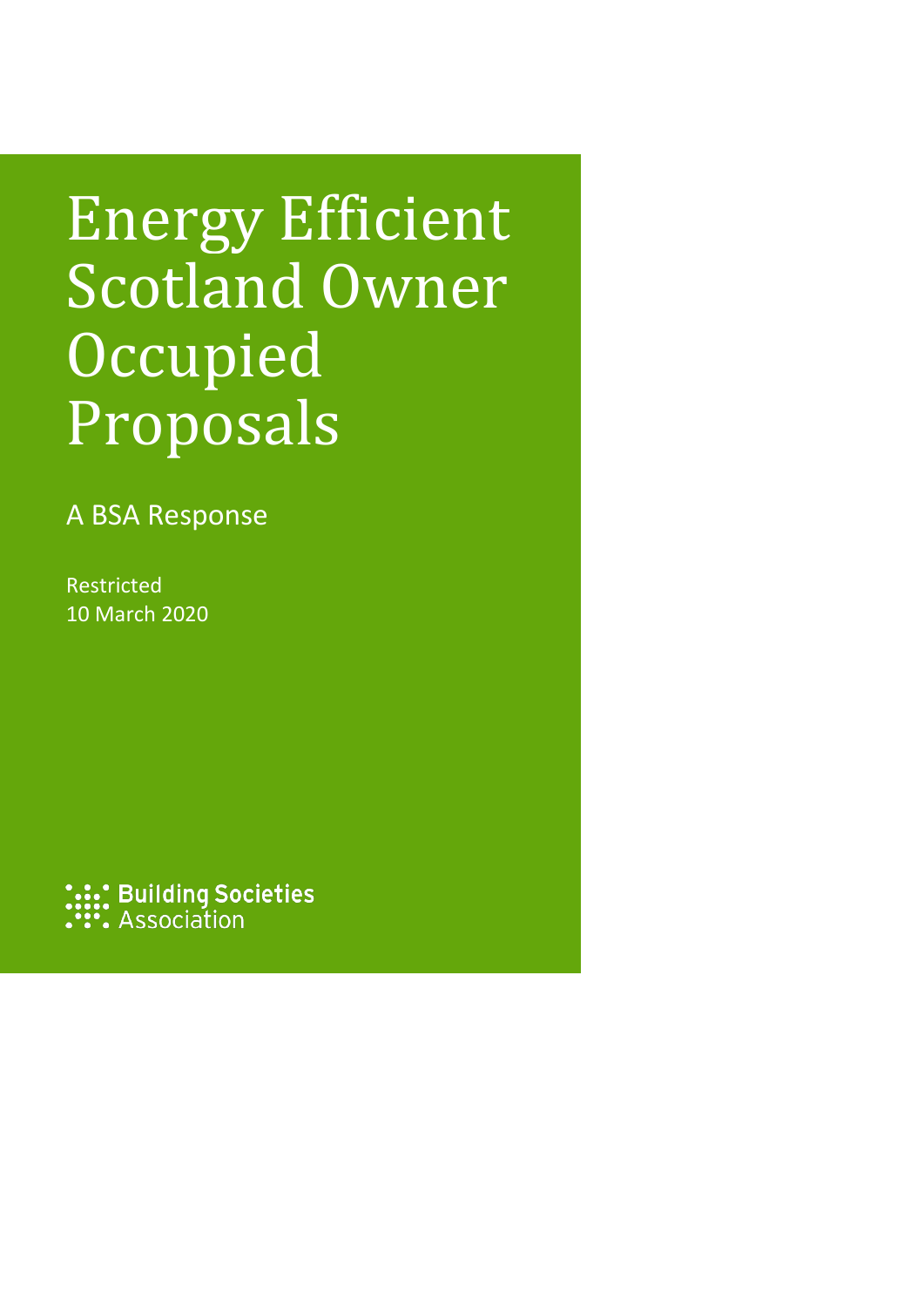# Introduction

The Building Societies Association (BSA) represents all 43 UK building societies, as well as 6 credit unions. Building societies have total assets of £420 billion and, together with their subsidiaries, hold residential mortgages over £330 billion, 23% of the total outstanding in the UK. They hold over £290 billion of retail deposits, accounting for 19% of all such deposits in the UK. Building societies account for 38% of all cash ISA balances. They employ approximately 42,500 full and part-time staff and operate through approximately 1,470 branches.

We have responded below to only the questions where the BSA and our members have particular experience or expertise.

## Responses to questions

### **1. Do you agree or disagree that there should be a legally-binding energy efficiency standard for owner-occupied housing?**

The BSA agrees with the intent of the proposal. However we have significant concerns about the proposed method of implementation and the negative effects this could have on the Scottish housing market. We would argue that the Government should instead pursue a phased implementation which will give consumers a timeline over which to incrementally improve their property, rather than a single date beyond which they might be faced with a large capital bill.

#### **2. Do you agree or disagree that EPC Energy Efficiency Rating band C is the appropriate standard to use?**

An initial standard of EPC Band C risks overwhelming retrofit supply chains and bringing the housing market to a standstill as homeowners wait for works to be carried out before they can sell.

Instead the Government should pursue a phased approach, focusing on the least energy efficient homes first. This will enable the industry to create financial products to fund improvements and for the retrofit supply chain to gear up and learn lessons around implementation of a more ambitious standard.

#### **3. What are your views on the "fabric first" approach?**

The BSA agrees that "Fabric first" is the correct approach. The Government should consider whether the obligation should focus entirely on the fabric of buildings in the first instance as supply chains are relatively more mature in this area than the low-carbon energy sector.

Requiring homeowners to install a heat pump before the fabric of the building is optimised could lead to poor consumer outcomes as the technology may not function as specified. There will also be a significant number of homes in more remote and rural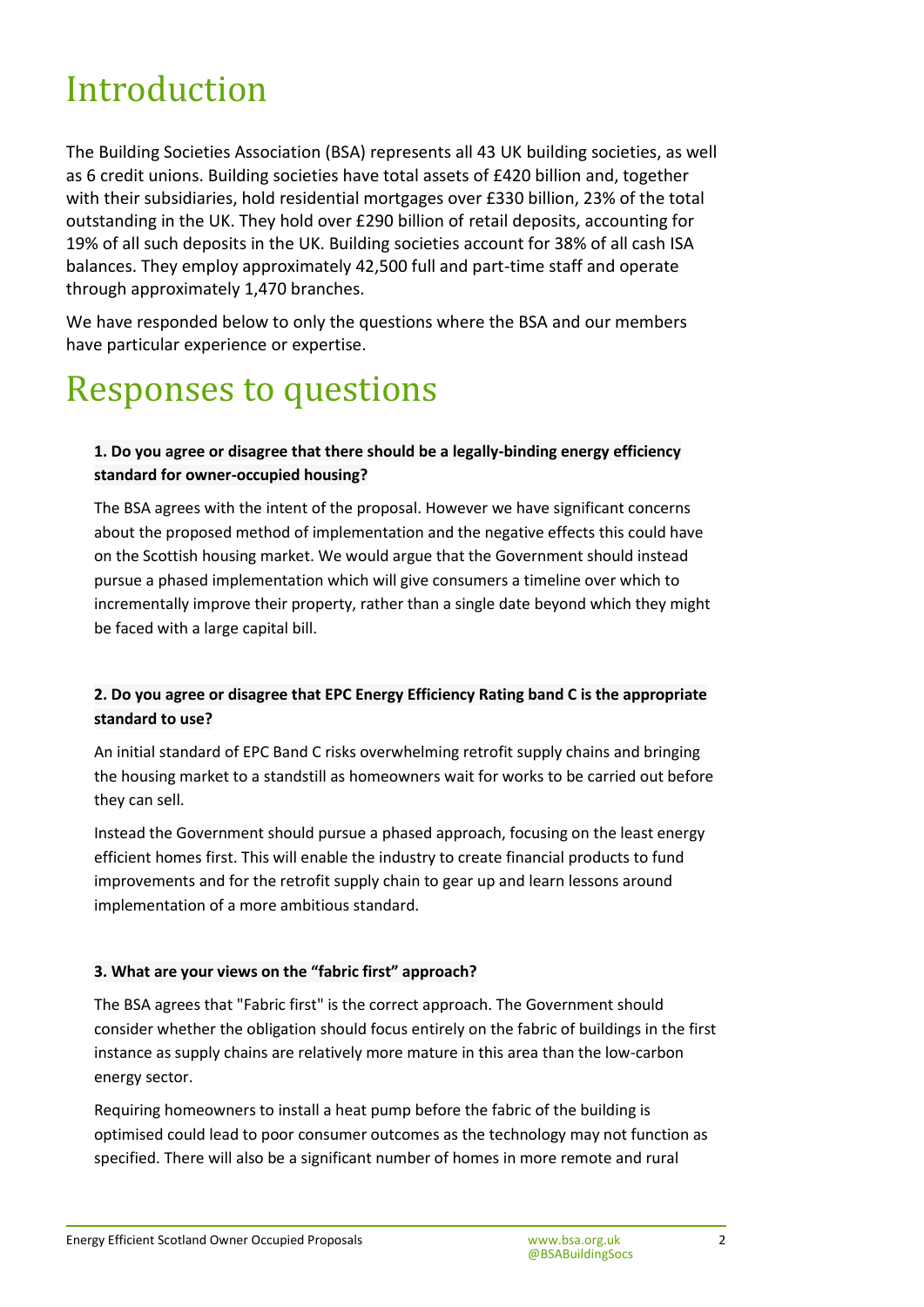locations which will not have access to district heating, even if the network is vastly grown on current numbers.

Focusing on the fabric of the buildings in the first instance will also help homeowners to spread the cost into phases, rather than the entire cost of bringing a home up to EPC Band C being triggered by a single sale.

#### **4. In your view, how can we ensure that when EPCs are used to determine compliance with the standard, they are robust and not easily open to misuse?**

No comments.

#### **5. Do you think the standard should be fixed, or should it be subject to periodic review and change over time?**

The BSA believes the standard should be phased in and subject to periodic reviews to grow the supply chain and learn lessons over time.

#### **6. Do you agree or disagree that 2024 is the right start date for the mandatory standard to start operating?**

2024 gives a fair window of notice for homeowners to become aware of the standard. We agree that commencing phasing in of standards should begin earlier than 2030 and 2024 appears sensible. However, we caution against mandating EPC Band C in 2024 as this could have serious negative consequences for the Scottish housing market. Government should consider a phased approach.

### **7. Do you agree or disagree with point of sale as an appropriate trigger point for a property to meet the legally-binding standard?**

This would appear to be a sensible trigger point.

### **8. Do you agree or disagree that responsibility for meeting the standard should pass to the buyer if the standard is not already met at point of sale, as described above?**

There needs to be careful consideration of how this would work in practice. The buyer would need to have visibility of any costs of meeting the standard before committing to the purchase. Government should consider how this information can be standardised and passed to the buyer up-front.

This measure will also have an implication on the mortgage valuation as the valuer is required to take any known capital costs into account that will fall on the buyer. This is likely to lead to 'down valuations' on energy inefficient homes which could reduce their saleability and marketability.

Similarly, these costs will need to be taken into account by mortgage lenders in their affordability assessments. Where a buyer is able to meet the costs out of their own savings this might be acceptable. However, if they would need to take on additional credit beyond what the mortgage lender is able to provide, this could lead to the mortgage being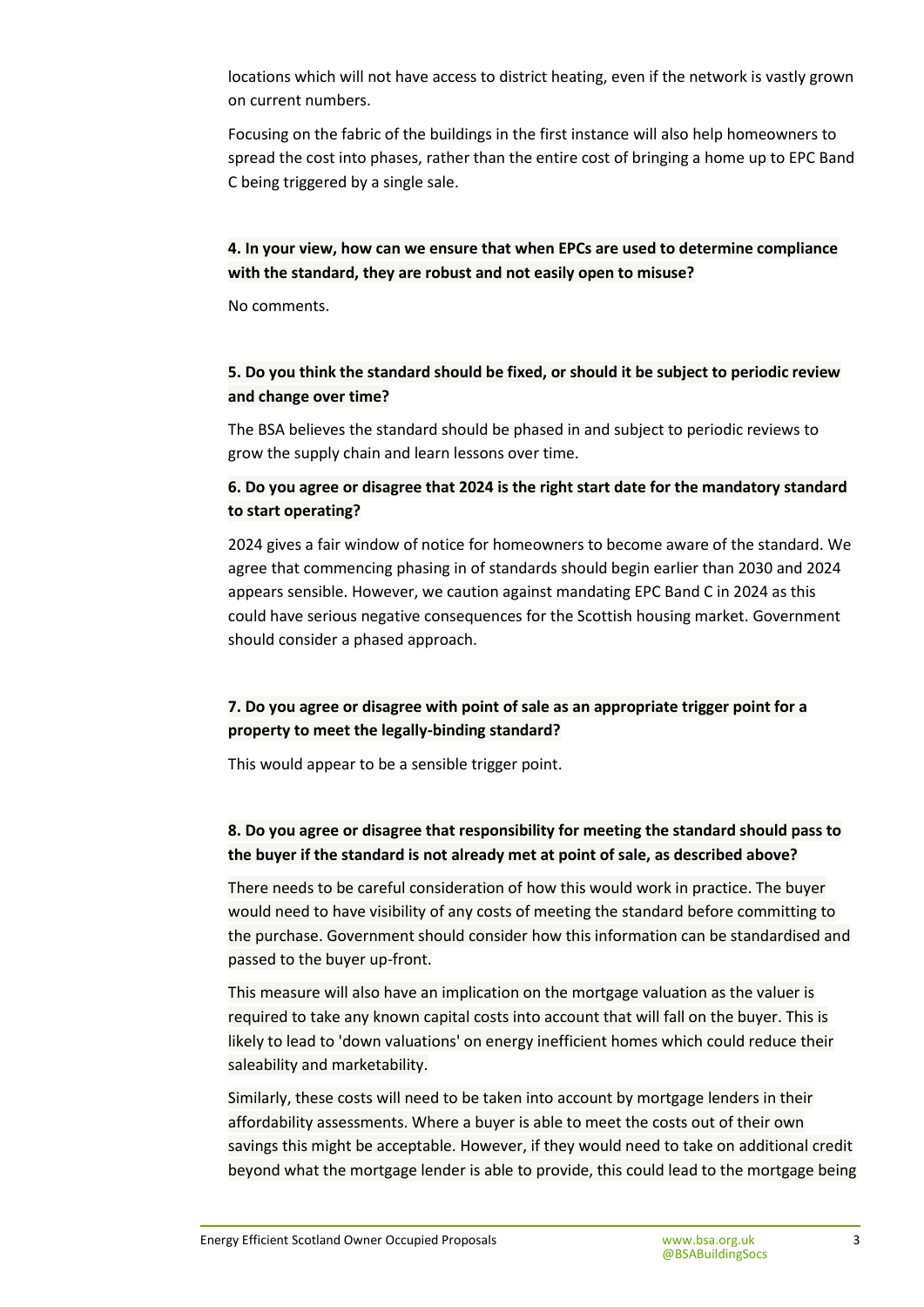turned down. This will particularly be an issue for first-time buyers who tend to have higher loan-to-value mortgages.

#### **9. What, if any, unintended consequences do you think could happen as a result of these proposals? For example, any positive or negative effects on the house sales market.**

The BSA is supportive of the principal of these proposals. A clear positive effect will be making the energy performance of a home a much more prominent driver in people's decisions on which home to buy. This in turn should help to grow the supply chain for retrofit works and increase demand for energy efficient homes.

Unfortunately we can also foresee significant negative effects on the house sales market.

Firstly, there is a risk of 'stranded assets' with homes where it is not technically feasible to retrofit the fabric of the home with the result that in extreme cases these may need to be demolished and rebuilt unless there are appropriate exemptions.

Secondly, if a homeowner cannot afford to carry out the works needed to bring the home up to a C, and cannot find a willing buyer then there is a risk of people being stuck in a home they are unable to sell.

Thirdly, as stated above, the proposals could have a disproportionate effect on first-time buyers who tend to borrow at higher loan-to-values.

Finally, we can see a risk of negative equity. For example, if a borrower has a high loan-tovalue mortgage when the proposals come in, their equity will in theory be eroded by the cost of the works from day one. Should they fall into payment difficulty and the lender is required to repossess then the borrower could owe more than the home is worth preworks, unless there is an exemption from the proposals for a mortgagee in possession. There is a question whether lenders will also need to hold more capital against such loans, making it more expensive to lend and potentially leading to a lack of finance for energy inefficient homes.

### **10. Do you agree or disagree with point of major renovation as an appropriate trigger point for a property to meet the legally-binding standard?**

This would appear sensible so that costs do not all crystalise at the point of sale.

### **11. What is your view on how "major renovation" should be defined? Should the Energy Performance of Buildings Directive definition, as described in Annex B, be used?**

In the BSA's view, the major point to consider is whether the "major renovation" will be affordable taking the required consequential works into account. People may fund a renovation from savings but are more likely to take a further advance on their mortgage. If the borrower is already borrowing a significant amount of their equity, they may not be able to borrow more to cover the full cost of energy efficiency improvements.

Government should consider whether there is a list of works that can be provided with some benchmark costs attached. People might then be required to carry out a few of the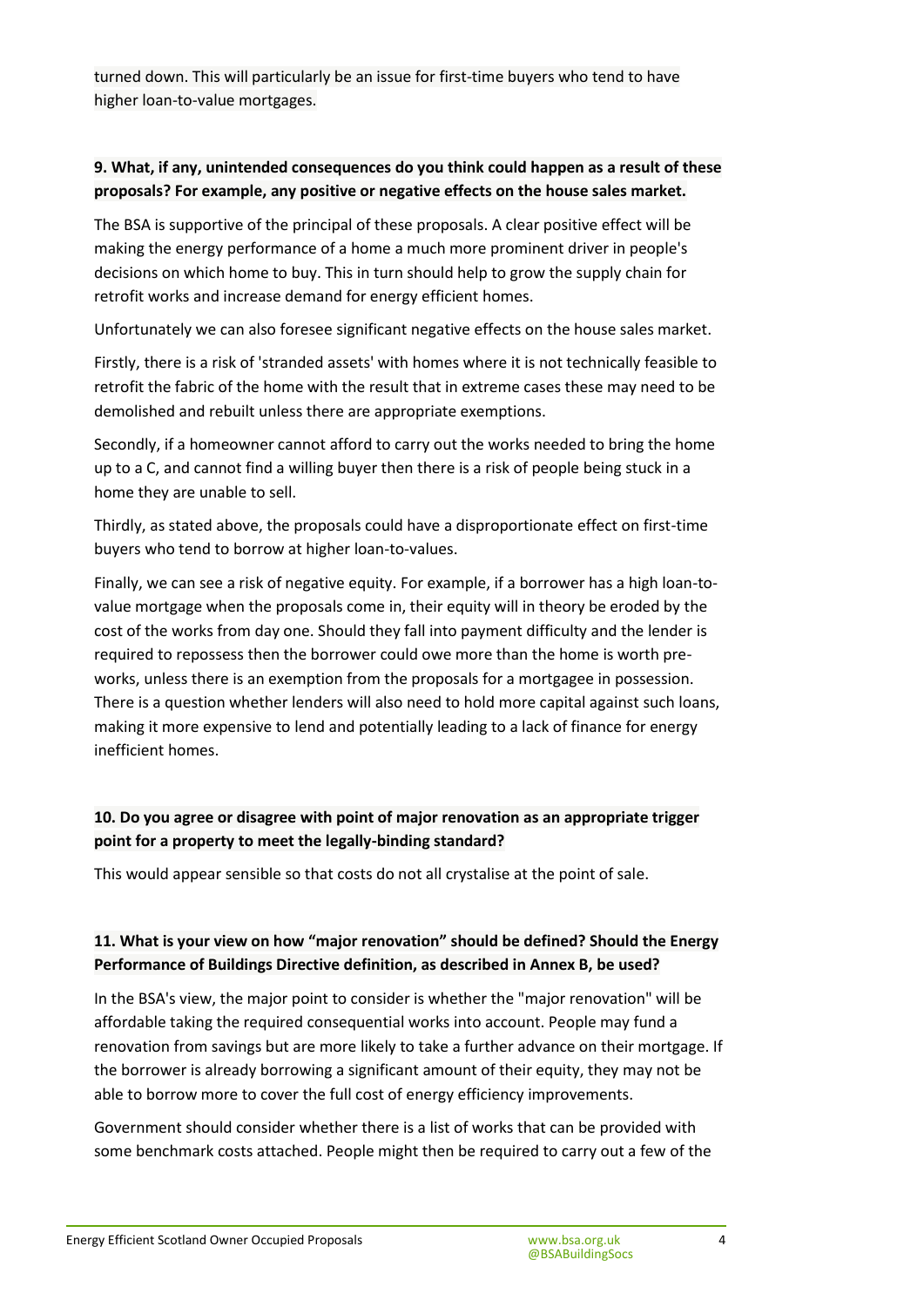more immediate works during the renovation, while being able to spread the cost with carrying out the rest prior to sale.

Therefore, an option for Government is to set the bar for "major renovation" lower than 25% of the value of the building, as this would mean people carry out works more often but do not suddenly get hit with a large extra capital cost.

Admittedly, the BSA would need clarity from the Government on how it intends to exclude the value of the land from the equation as land is an integral part of the value of any home.

#### **12. How could a requirement to meet the energy efficiency standard at point of major renovation be checked and enforced?**

This would likely need to involve EPC assessors working with local building inspectors. It would only need to be enforced at point of sale, likely by the conveyancer.

#### **Who should be responsible for this?**

The responsibility will fall on the homeowner to check whether they meet the standard at the point of sale. It is immaterial whether this is done in one stage or over a number of renovations.

#### **15. At what level, approximately, should any penalty be set?**

We believe that the Land and Buildings Transaction Tax framework could be amended to provide incentives and penalties. For example, where someone fails to meet the standard, they could be subject to an LBTT surcharge on their next property purchase. Payment of the surcharge could be arranged through the conveyancing process. This would reduce the risk of stranded assets that would arise if Government were to make it illegal to sell a home that does not meet the standard.

#### **28. In your view, what are the most important considerations for homeowners who are required to meet the legally-binding standard, in relation to skills, supply chain, consumer protection and quality assurance?**

Quality assurance and consumer protection are absolutely paramount in order to build confidence in the energy efficiency retrofit industry. Energy efficiency improvements should be seen as a means of adding value to the property, not a risk of damaging it. Therefore a strong redress scheme with only approved retrofit providers legally allowed to carry out energy efficiency improvements should be established. In order to become approved, a provider should have to be part of the redress scheme, which could be overseen by a Retrofit Ombudsman. This should be a far more streamlined and specialist route for getting compensation, rather than having to pursue tradespeople through court.

**31. Do you agree or disagree that grant funding from the public purse should be focused on households who are vulnerable or in fuel poverty? Please explain if you disagree.**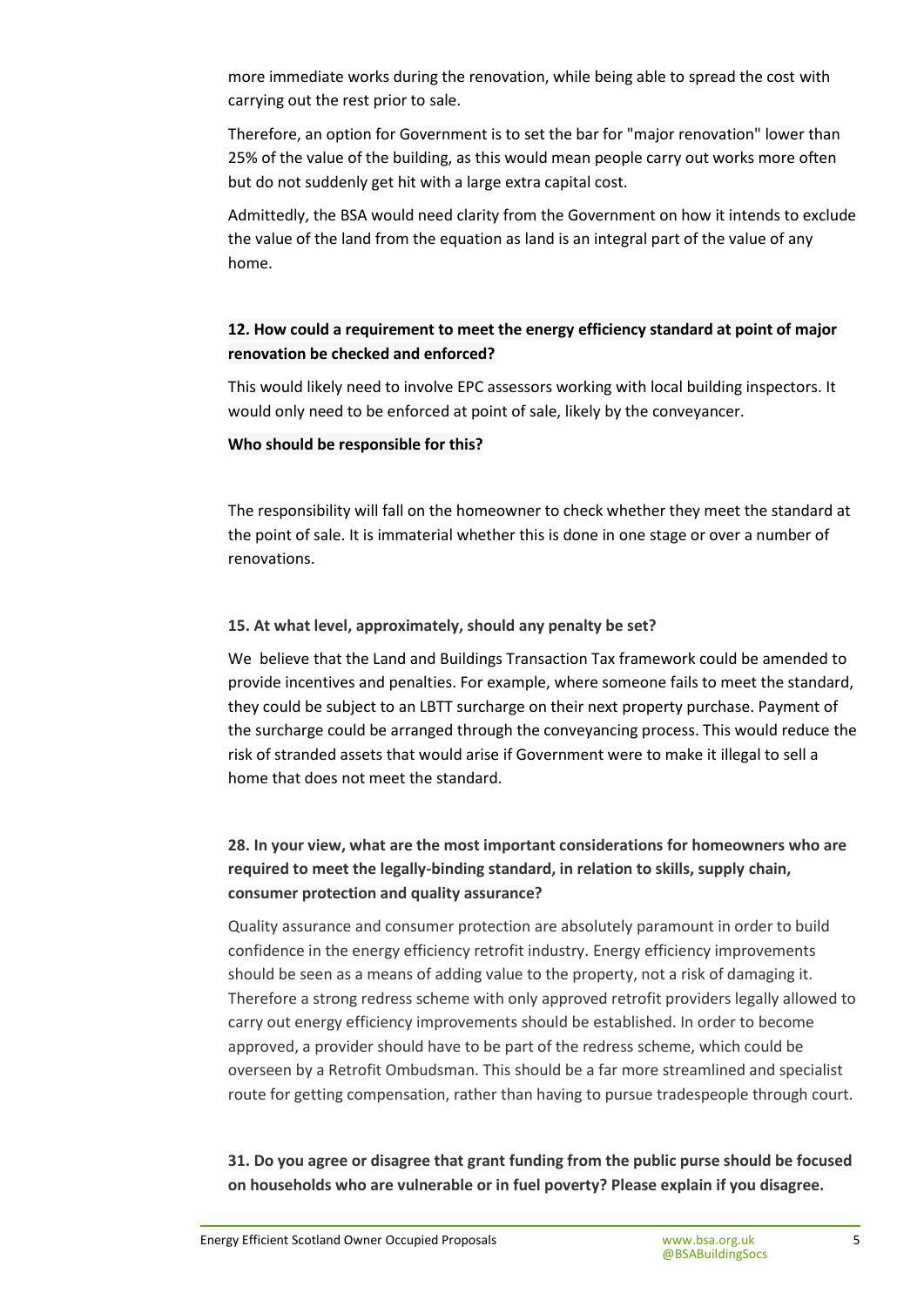We agree that vulnerable and fuel poor households should be the focus of Government grant funding. However, Government should also consider whether they can assist in situations where a homeowner is able to pay for some improvements but the overall cost of the retrofit outweighs any possibility of payback. We are thinking particularly of households in very hard to treat properties.

### **32. In your opinion, what sources of non-government, private sector support are people most likely to want to access? (eg from banks, building societies, credit unions, mortgage providers)**

The Building Societies Association has convened a Green Finance Taskforce to look at the issues around creating a market for green mortgages and other finance products. The Taskforce includes representatives from over 20 societies, with a mix of Chief Executives, Chief Product Officers, Chief Risk Officers, Heads of Distribution and others from across the business.

Through the course of the Taskforce's work so far we have identified the need to develop the market in three main areas: Education, Proposition and Communication. Education is particularly focussed on what information consumers need from their lender, the Government or from other sources to feel confident in researching and ultimately commissioning energy efficiency improvements to the property.

Proposition looks at what kinds of products will incentivise customers to green their home. This could take a number of forms, such as a rate incentive on their mortgage, equity loans, preferential affordability assessments or cashback on the mortgage to carry out certain improvements.

Finally, communication focuses on what is needed from wider stakeholders to support a market for green finance products, whether through regulatory definitions, distribution through brokers or support from the Bank of England or Government through the tax system.

In our view, there is scope for a range of financial solutions depending on the kind of improvement a borrower wishes to carry out. For example, installing a more efficient boiler might be suitable to unsecured lending, whereas an improvement to the structure of the property such as installing triple glazing or insulating walls may be more suited to secured lending through a further mortgage advance.

We would welcome further dialogue with Government as the BSA's work on green finance develops going forward.